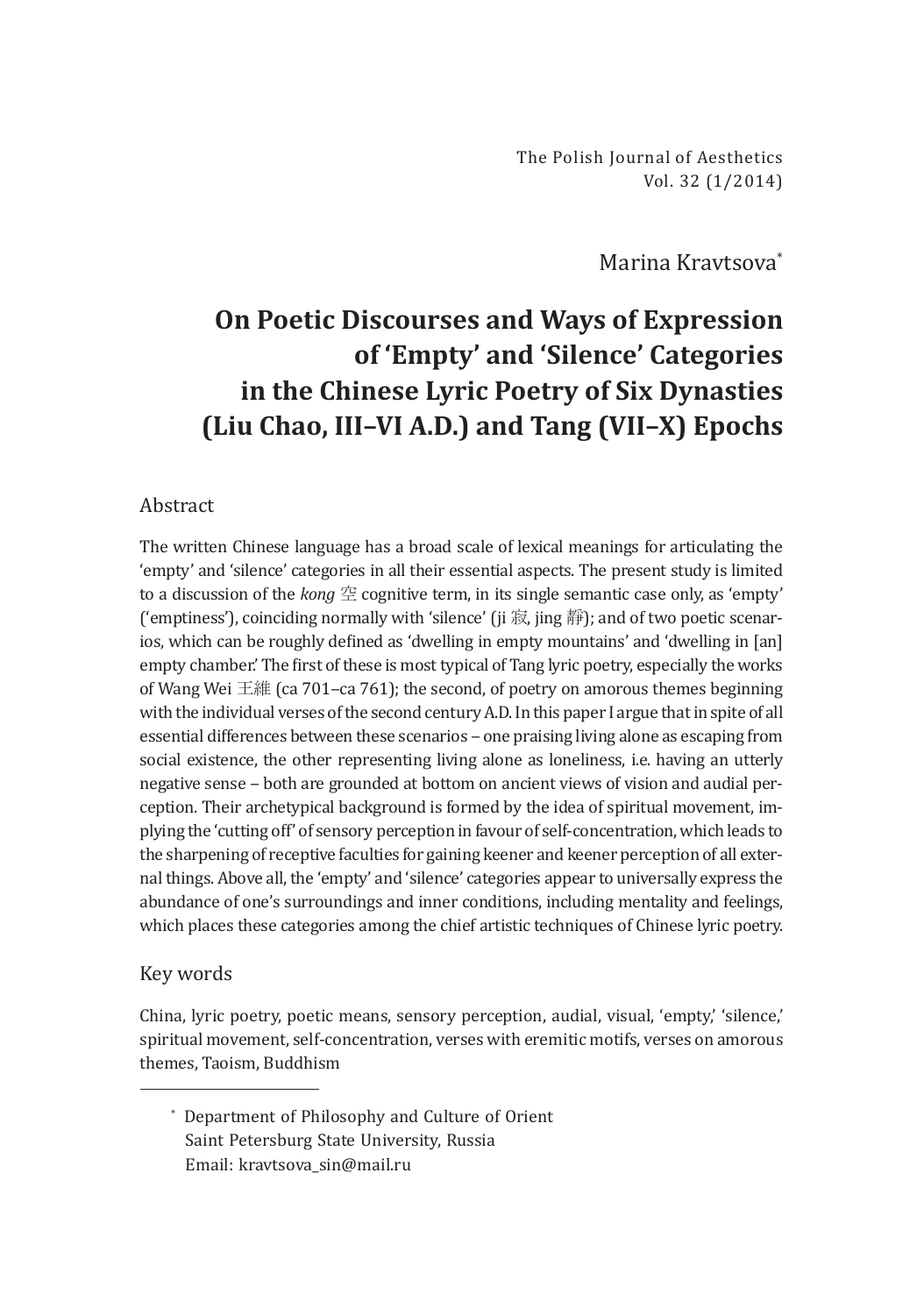The written Chinese language has a broad scale of lexical meanings for articulating the 'empty' and 'silence' categories in all their essential facets. This study is limited to a discussion of the *kong* 空 cognitive term in its single semantic case as 'empty' ('emptiness'), coinciding normally (Luo 1991: 409) with 'silence' (*ji* 寂, *jing* 靜); and of two poetic scenarios, which can be roughly defined as 'dwelling in empty mountains' and 'dwelling in [an] empty chamber.' In both, *kong* is applied, if considered in terms of the poetic surface, to spatial distinctions of the narration and to the entourage of the poem's protagonist.

The motif of dwelling in *kong* mountains or another, more local, natural place, usually a forest (*lin* 林), is most typical of Tang lyric poetry, particularly of the works of Wang Wei 王維 (ca 701–ca 761). Among them, the most notable for this analysis is the famous ʻLu zhai' 鹿柴 ('Deer Park') poem, the fifth of twenty pentametric quatrains (*jueju* 絕句), grouped in the likewise very well-known *Wangchuan ji* 輞川集 (Wang River collection), created during the *Tianbao* 天寶 era (742‒56)<sup>1</sup> and, as Wang's preface explains,<sup>2</sup> on his Wangchuan country estate,<sup>3</sup> each poem in a particular spot within the place. 'Lu zhai' reads:

```
空山不見人, 但聞人語響. 返景入深林, 復照青苔上
```
On the empty mountain, seeing no one, / Only hearing the echoes of someone's voice; / Returning light enters the deep forest, / Again shining upon the green moss. (transl. by Richard W, Bodman & Victor H. Mair: Mair 2000: 92)

Upon first reading, the poem provides an impression of either linguistic or essential simplicity (insofar as the notion of 'simple' can generally be applied to Chinese poetry), giving the illusion that it is no more than a masterfully executed landscape miniature, reflecting, certainly, the poet's mood (longing to be a recluse), and the perceptive specifics of his personal nature (including aesthetic insight), but lacking a true deep core

 $1$  On this period of Wang's life, his internal conditions and creative activities see: Liu 2002: 73-85.

<sup>&</sup>lt;sup>2</sup> The *Wangchuan ji* original text is presented in many Chinese editions, ongoing from the Chapter (*Juan* 卷) 128 from the *Quan Tang shi* 全唐詩 (*Complete Tang Poems*) compendium, compelled at the beginning of 1700s by a numerous group of experts under the leadership of Peng Dingqiu 彭定求 (1645–1719), and several times repub-<br>lished in China, including: Peng 1999: II, 1300–1301.

<sup>&</sup>lt;sup>3</sup> In the foothills south of Changan 長安, the Tang imperial capital, at the place of modern Xian 西安 city, Shaanxi 陝西 province.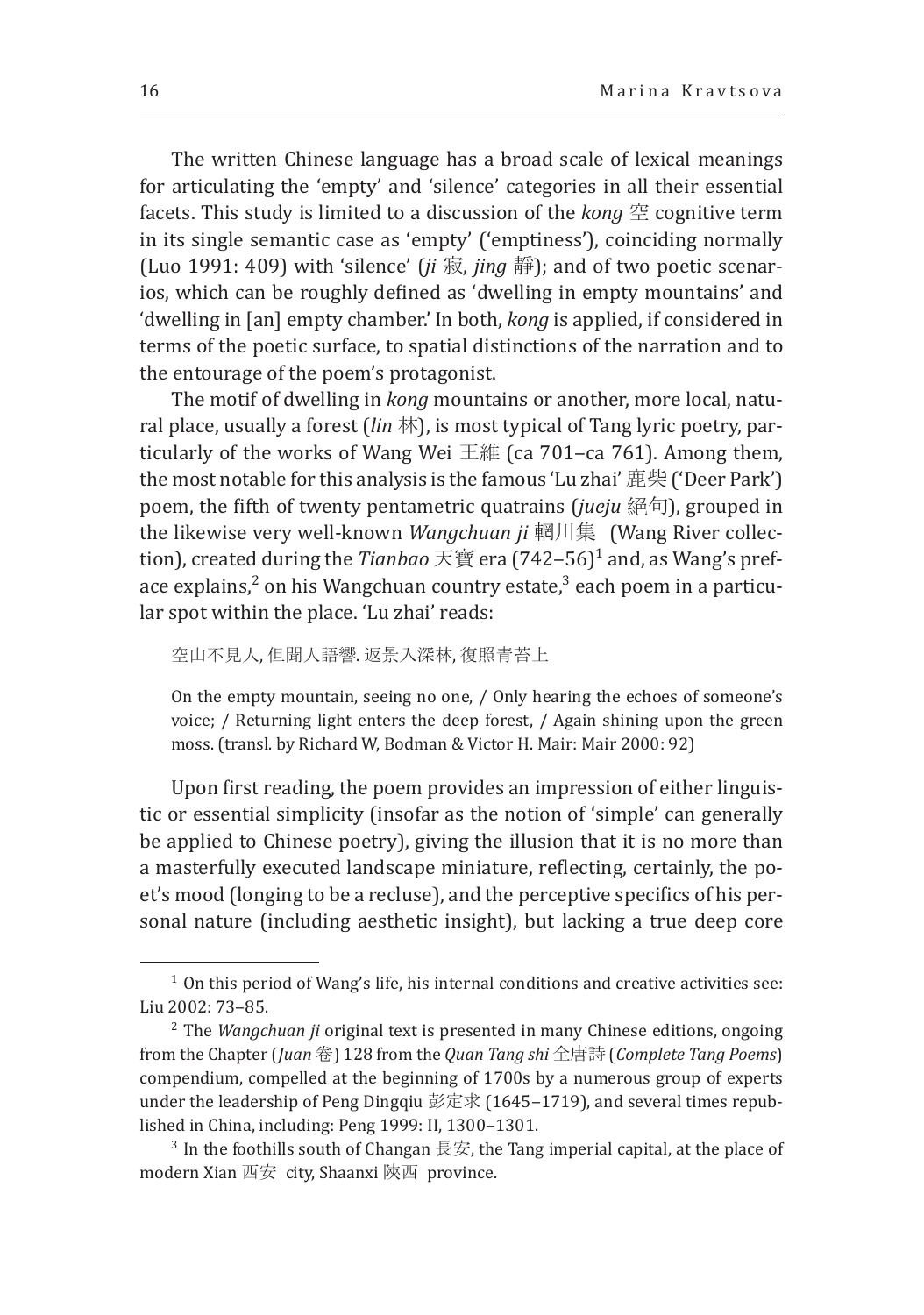beneath its surface, along with any additional required expositions. (e.g. You 1981: II, 41) No wonder that it could have been published with only brief commentaries and explanations, or even entirely without, (e.g. Mair 2000: 92) or that it is sometimes taken merely as a sample of the formal (in terms of tonal patterns) and linguistic perfection of the Tang 'recent style' (*jin-ti* 近體) lyric poetry. (e.g. Liu 1962: 41; Yu 1985: 199) The apparent simplicity of 'Lu zhai' is one of several possible reasons it attracts translators. (Kroll 2001: 295) About 30 (or even more) alternative renditions have been published in English, French and other European languages.<sup>4</sup> Under different titles ('Dear Enclosure,' 'Deer-Park Hermitage,' 'Deer Fence,' 'The Form of Deer,' etc.), and authored by scholars as well as professional poets, they vary from near-literal translations<sup>5</sup> to variations on a theme. $6$ 

Over the past few decades, scholarly approaches to the poem have changed considerably in the direction of recognition of its semantic richness. Evaluations predominant in current  $\mathsf{Chinese}'$  and Western studies $^8$ can be condensed into the following summary. First, the 'Lu zhai' poem is the most important from the Wang River collection and introduces us to some of the key modes of consciousness of the poet's entire oeuvre: emphasis on perceptual and cognitive limitations, transcendence of tempo-

<sup>4</sup> The most concentrated amount of these renditions is given at: Weinberger & Paz 1987. On English translations of Wang's verses after 1980s see: Yu 2012: 91-92. There are also several renditions of 'Lu zhai' in Russian, made by A. Gitovich (1909–1966) and A. Shteinberg (1907-1984), in the first hand, published and republished in various editions, see: Sorokin 1986: 117-122.

 $5$  E. g. 'On the empty mountains no one can be seen,  $\prime$  But human voices are heard to resound. / The reflected sunlight pierces the deep forest / And falls again upon the mossy ground.' (transl. by James J. Y. Liu: Liu 1962: 41)

 $6$  E. g. 'Deep in the mountain wilderness / Where nobody ever comes / Only once in a great while / Something like the sound of a far off voice. / The low rays of the sun / Slip through the dark forest, / And gleam again on the shadowy moss.' ('Deep in the Mountain Wilderness', transl. by Kenneth Rexroth, 1905-1982, in: Weinberger & Paz 1987: 22)

<sup>7</sup> On the Chinese studies since the 1980s of Wang's poetry and *Wangchuan ji* in concrete in the aspect of its philosophical implications and spiritual background see: Lü & Zhang 2003: II, 735-759.

<sup>&</sup>lt;sup>8</sup> The Western revisions of 'Lu zhai,' including arguments in favor of its Buddhist overtones (starting with connotations of its title with the name of the site near Benares where the Buddha preached his first sermon after becoming enlightened), are summarized best of all in: Yu 2012: 87‒88.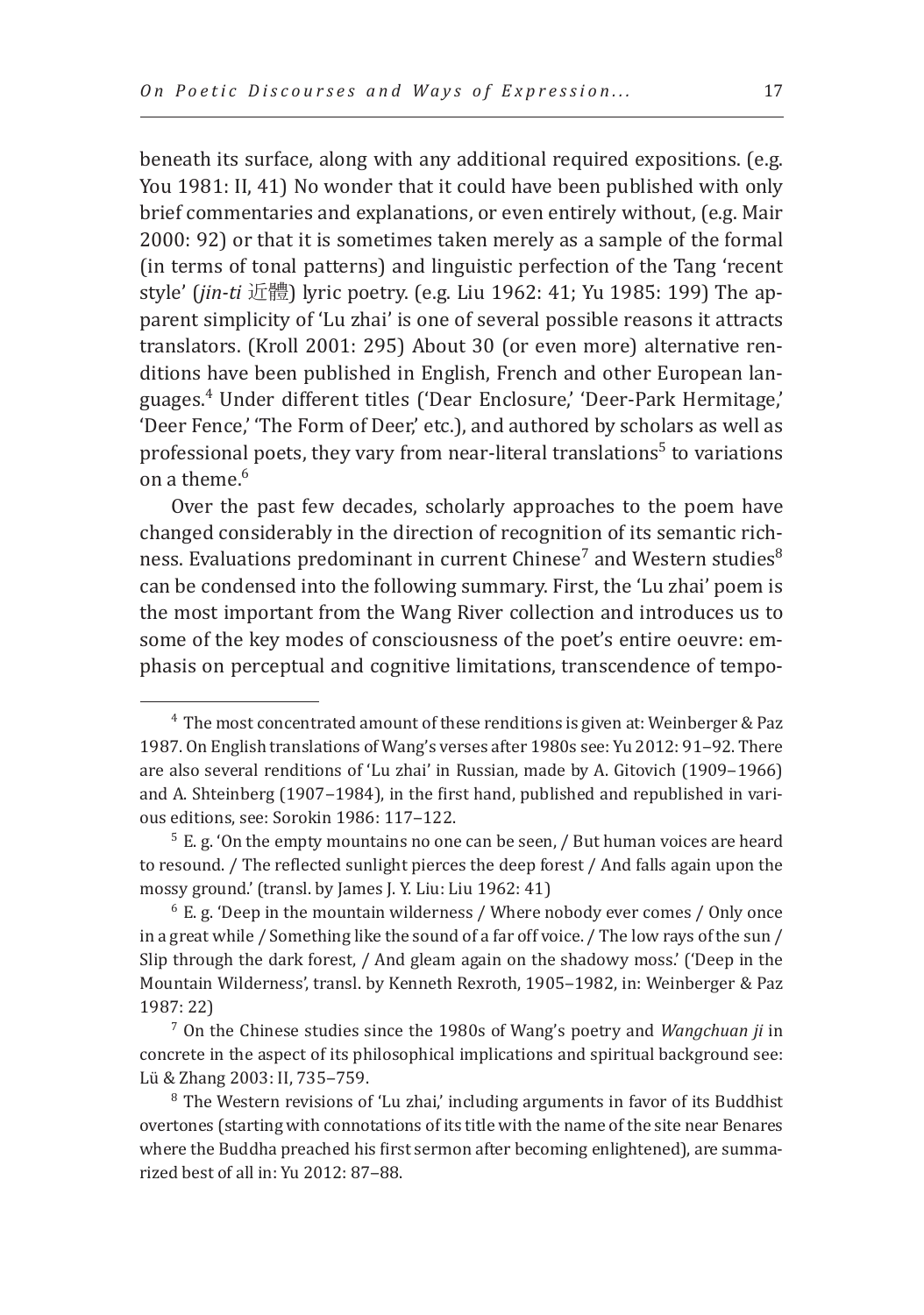ral and spatial distinctions, and a sense of the harmony of the individual and nature. Second, it links keenly observed and deceptively simple perceptions with far-ranging Buddhist, Chan-Buddhist (Buddhism's southern branch, *Nan-Chan zong* 南禪宗),9 and Taoist implications.10 Third, *kong* is the crucial word of the text, used by Wang in its Buddhist meaning as a translation of the Sanskrit word *śūnyatā*, a key term in Buddhist traditions, denoting the illusory or 'empty' nature of all reality and the ultimate reality; the word embodies natural 'silence' and 'emptiness.' Within Chinese scholarship the *kong shan* binome is also commonly recognised as representing the exterior of empty and silent mountains and forests (*kongji de shanlin* 空寂的山林: Tao 2004: 162); or a more composite picture of an evening landscape becoming immersed in darkness and silence after the sunset. (Liu, Tian and Wang 1988: 351) Thus we come to the question of the connotations of *kong* in terms of visual and audial perception, which deserves to be an item of special inquiry.

The idea of visual and audial perception as the basis for human sensitivity goes back to ancient (*Zhou* 周 epoch, ninth to third centuries B.C.) thought, where it is realised in two variant models related to Confucianism and Taoism. The first is offered in the frame of the theory of *wu shi* 五事: 'five personal matters,' (Legge 2004: II, 110) or 'Five Duties,' (Nylan 1992: 16) initially narrated by the *Hongfan* 洪範 (Great Plan) treatise, a chapter of the classical *Shujing* book (Documents, Book of History, or Book of Documents; also known as the *Shang shu,* Hallowed Documents). Current scholarship (reversing the traditional chronological order and challenging the authenticity of *Shujing* as a record of high antiquity<sup>11</sup>) would date the compilation of *Hongfan* chapter roughly to the fourth century B.C. (Nylan 2001: 137)

The five personal matters spoken about in the *Hongfan*'s Section 2 are: *mao* 貌, 'bodily demeanor'; *yan* 言, 'speech'; *shi* 視, 'seeing' or 'vision'; *ting*

 $9$  On Southern Chan impact on Wang's poetry see, for example: Ge 1993: 240–241; Su 2007: 183-185.

<sup>10</sup> The Taoist influence on Wang Wei and his woks, Taoist implications of *Wangchuan ji* and Taoist correlations of *kong* are mostly accurate argued in: Qiao & Chen 2000: I, 326‒327.

 $11$  Tradition held that a divine Great Plan of governance was originally conferred by Heaven upon Xia (Great) Yu (Xia Yu 夏禹, Da Yu 大禹), the primeval flood-queller and founder of the Xia Dynasty; and then was passed on to King Wu (Wu-wang  $\mathbb{R} \mathbb{H}$ ), the Zhou founder, by Jizi 箕子, a wise uncle of the last king of Shang 商 state, who had been forced to join to the King Wu. (Nylon 2001: 139-140)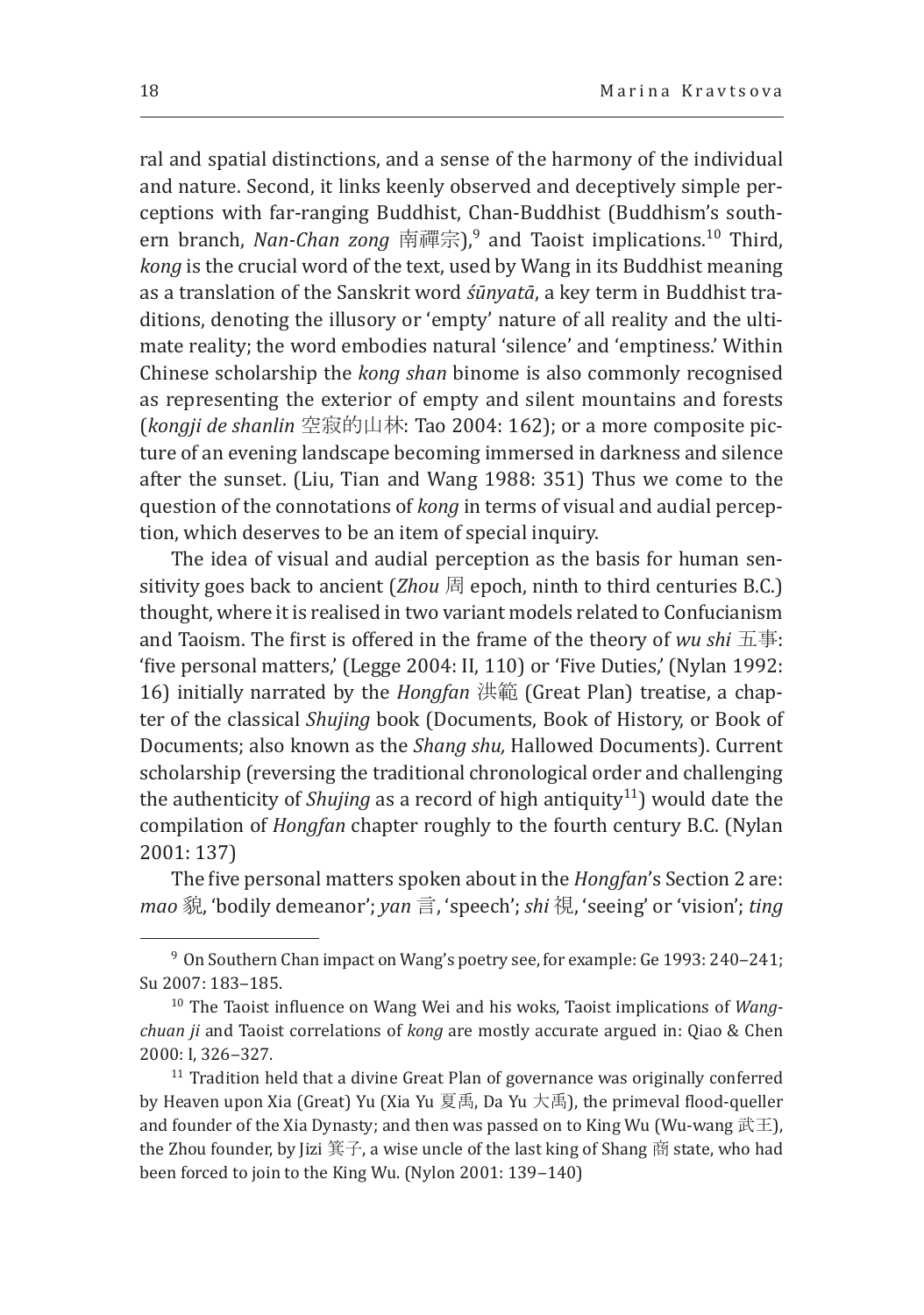聽, 'hearing'; and *si* 思, 'thinking.' (Gu and Liu 2005: III, 1156) *Shi* and *ting* are associated respectively with *ming* 明, 'clearness ('clarity'), and *cong* 聰, 'distinctness' ('perceptiveness'), which produces, in its turn, a perceptible result in the man of virtue (a ruler), characterising his capabilities: *ming* makes for wisdom (*zhe* 哲), *cong* for deliberation *(muo* 謀).12 A parallel is also constructed between these physical and personal resources (cognitive and sensory) and 'Five Agents' (*wu xing* 五行) or five natural resources of the state in that context (Nylan 2001: 140): 'water' (*shui* 水), 'fire' (*huo*  $\angle$ ), 'wood' (*mu*  $\angle$ ), 'metal' (*jin* 金), and 'earth' (*tu*  $\pm$ ), listed exactly in that order in section 1. 'Seeing' is placed so as to correspond with 'fire,' 'hearing' with 'water.'13 Thus, human sensory perception appears to be in harmony with natural forces and cosmic patterns. Yet, proceeding as it does from *Hongfan*'s broad-spectrum aim of fashioning a model of ideal kingship, (Nylan 2001: 141‒2) the *wu shi* theory is frequently considered merely in terms of its connections with social order and governmental affairs.

The Taoist model of visual and audial perception is expressed best of all in Chapter 8, 'Pianmu'駢拇('Webbed Toes' or 'Joined Toes') of *Zhuagzi* 莊子 (*Master Zhuang*) attributed to the half-legendary thinker Zhuang Zhou 莊周 (fourth to third centuries B.C.) As *Zhuangzi* says (Guo 1988: 148):

吾所謂聰者, 非謂其聞彼也. 自聞而已矣. 吾所謂明者, 非謂其見彼也. 自見而已矣.

What would I call 'keen of hearing' does not refer to what is heard, but self-perception. What I would call 'keen of sight' does not refer to what is seen, but a keen insight.' (transl. by Wang Rongpei: Qin & Sun & Wang 1999: 133)<sup>14</sup>

<sup>12</sup> 'Demeanor is characterized by respect. Speech is characterized by compliance. Sight is characterized by clarity. Hearing is characterized by perceptiveness. Thought is characterized by capaciousness. Respect makes for gravity. Compliance makes for orderliness. Clarity makes for wisdom. Perceptiveness makes for deliberation. Capaciousness makes for sageliness.' (Nylon 1992: 16)

<sup>13</sup> Afterwards there came into being another renders of 'Five Agents,' due to what the pointed connotations also changed. (Gu & Liu 2005: III, 1158)

 $^{14}$  The cited passage also has several renditions, beginning with the translation of James Legg (1815-1864): 'When I pronounce men to be quick in hearing, I don't mean that they hearken to anything else, but they hearken to themselves; when I pronounce them to be clear of vision, I do not mean that they look to anything else, but they look of themselves.' (Legg 1970: I, 274) Or: 'What I speak of good hearing, I don't mean listening to others, I mean simply listening to yourself. When I speak of good eyesight, I don't mean looking at others; I mean simply looking at yourself.' (Watson 1968: 103) Or: 'What I mean by calling a person "keen of hearing," does not refer to her hearing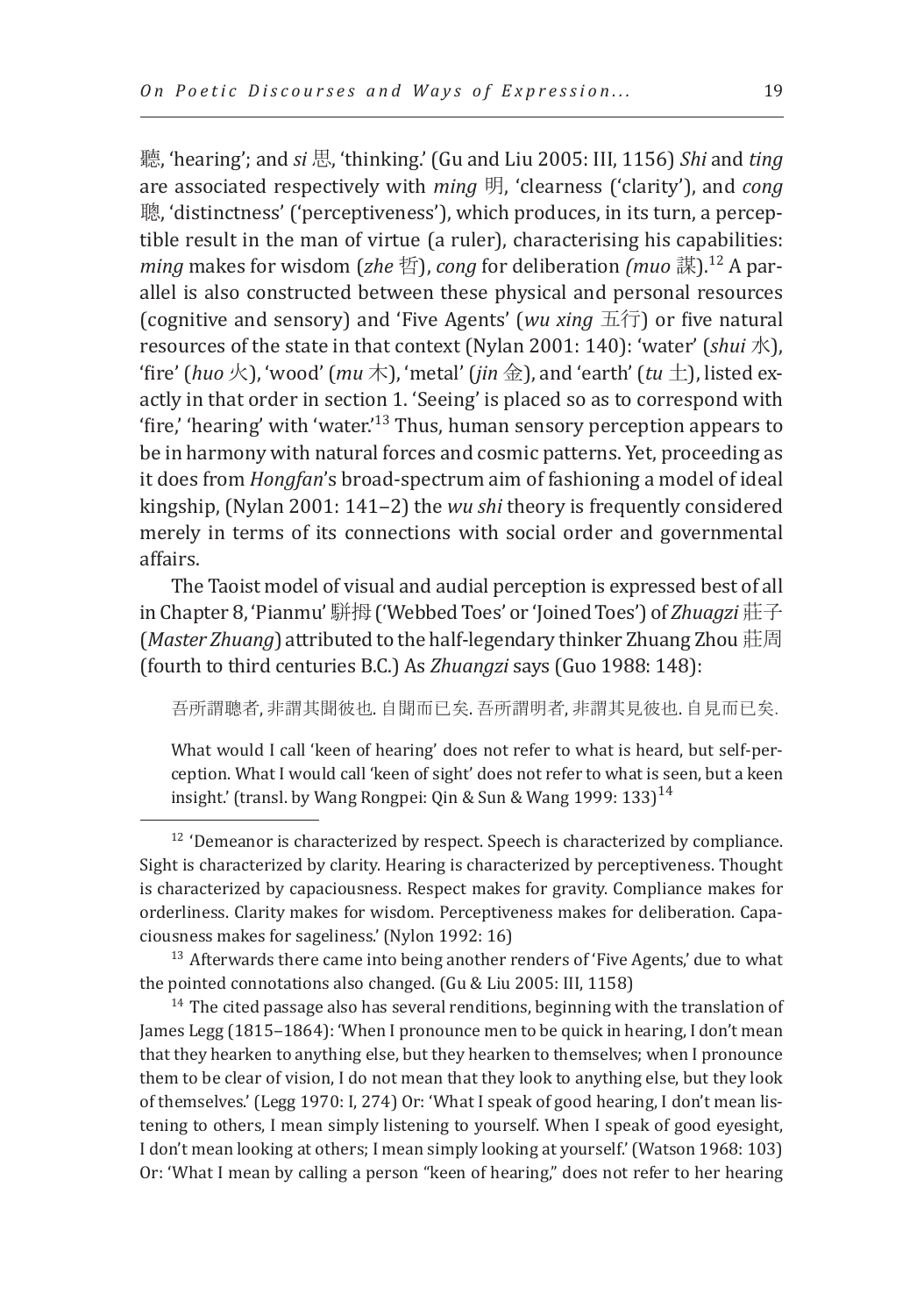Keen vision and hearing are obviously assumed by the *Zhuangzi* to be maintained by paying attention to one's inner self instead of becoming subservient to external qualities. (Mair 1994: 72) Thus it is quite correct, in the primary approach to the problem, to assume a diametrical opposition between the Confucian and Taoist models, one being of an extroverted type among instruments of the state, the other entirely focused on self-reflection.

It must be kept in mind, however, that, on one hand, the hedonist strand in the *Zhuangzi* has, along with its underlying idea ('what is good for me is good for the universe'), this reasoning behind it: if the individual is part of *dao*, then whatever he or she feels and wants is also part of *dao*, and therefore all one's personal desires are expressions of the greater cosmic goodness and must be satisfied without fail. (Kohn 2009: 37) This leads to the idea of self-reflection as gaining spiritual potential for knowing the patterns of *dao* and adapting to its rhythms. On the other hand, the Confucian thinkers also work with the conception of self-cultivation, which implies a self-reflective understanding of the self for making a choice in regard to a goal or a vision. (Cheng 2004: 125) Emphasising the importance of self-cultivation, they ascribe, first, this capacity for self-reflection to the heart-mind (*xin* 心), assigning it a guiding role. And, second, the process of constantly reflecting on and examining oneself was aimed at bringing about primary ethical improvements in oneself. (Shun 2004: 187) Regarded from the paradigm of the heart-mind and ethical self-cultivation, sensory perception could only lose the relevance attached to it by the *wu shi* theory, as stated by Confucius's idea of three levels of 'listening': with the ears, with the heart- -mind, and with the *qi* 氣 (inner substance). 'It is better to listen with your heart-mind than to listen with your ears, but better still to listen with your *qi* than to listen with your heart-mind. Listening stops with the ears.' (Slingerland 2003: 182-183) This notion can be reduced to the basic statement that one who follows the heart-mind is a great person, while one who follows his (or her) sense organs is a petty person (*xiao- -ren* 小人). (Taylor 2005: I, 236–237)

While differing seriously regarding the mechanism of the self-reflecting process, the Confucian and Taoist views on self-reflection neverthe-

anything else, but only to her hearing herself. What I mean by calling a person "keen sighted," does not refer to her seeing anything else, but only to her seeing herself.' (Mair 1994: 79)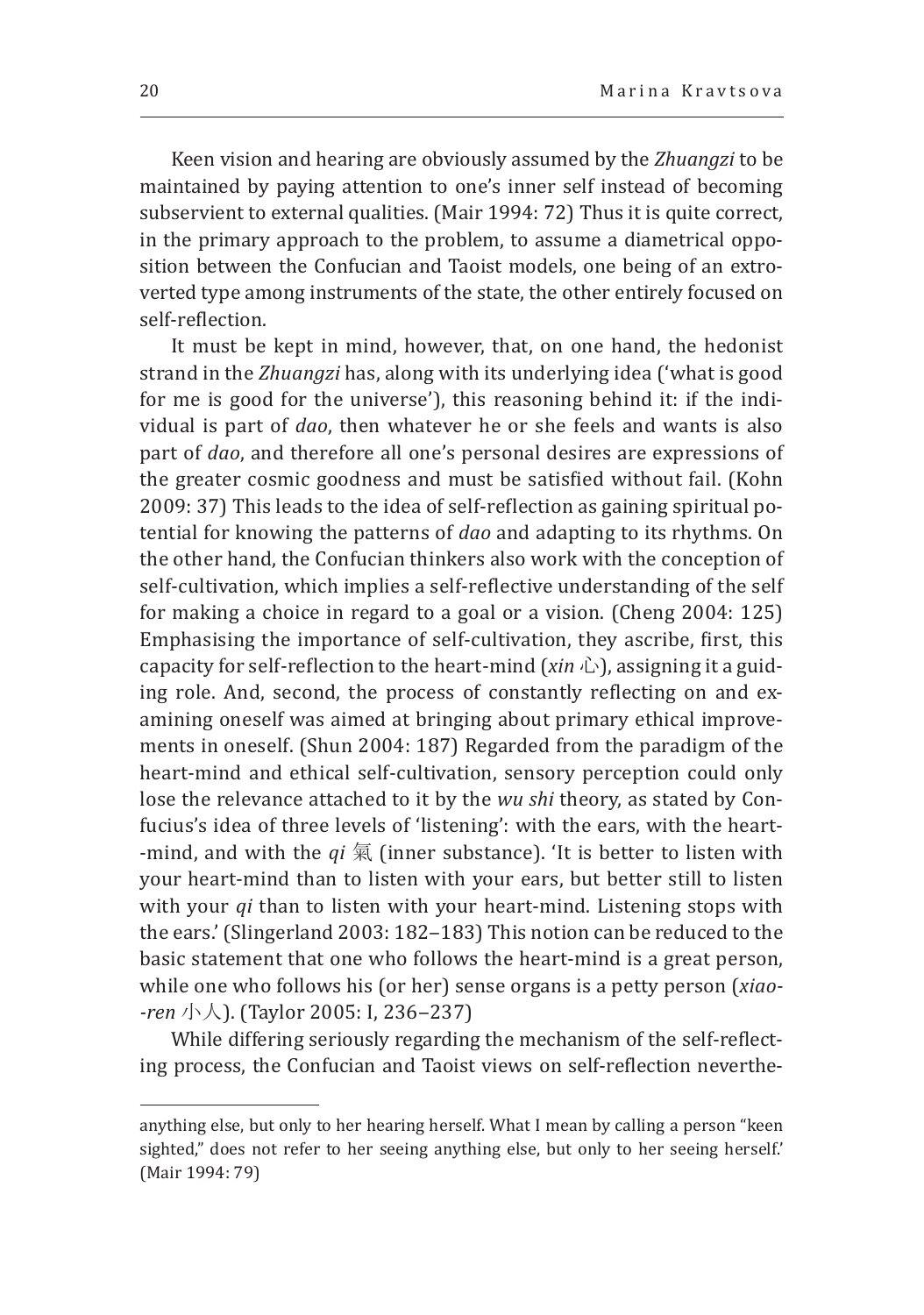less have more in common than not in designating the strategy of spiritual movement: reflecting on and examining oneself in order to (to summarise the above) improve one's personal abilities and obtain perfection in understanding external things, even, in this case, the social order or cosmic patterns. This strategic scheme, joined with the ideas of sensory perception, crystallised as in *Zhuangzi* as the *wu shi* theory (emphasising precisely vision and hearing), was theorised and transferred to poetic creative activities by Lu Ji 陸機 (261‒303) in his *Wenfu* 文賦 (The Art of Writing, or, The Poetic Exposition on Literature, or, Rhapsody on Literature) rhapsody, one of the germs of Liu Chao rhyming prose (Xiao 1959: I,  $345-56$ <sup>15</sup> and among the most important works, as is widely known, in the field of the literary mind.

The second section of *Wenfu*'s main (following the Preface) text or the 'Process' section (Fang 1974: 8) opens with the following passage:

#### 其始也. 皆收視反聽. 耽思傍訊. 精騖八極. 心游萬仞. (Lines 15-18)

Thus is begins: retraction of vision, revision of listening, / Absorbed in thought, seeking all around, / My essence is galloping to the world's eight bounds, / My mind roaming ten thousand yards, up and down. (transl. by Steven Owen: Owen 1992: 96)

There is no question of determinative position in these phrasings of the *shou shi*, 'retraction of vision,' and *fan ting*, 'revision of listening' binomes, which are used, in accordance with the commentaries of interpreters, in the sense of 'not seeing and hearing' (*bu shu ting* 不視反聼*,*  Xiao 1959: I, 350); and which mean, according to Steven Owen's observations, (Owen 1992: 96-7) not a vacuity achieved by 'cutting off' the senses, but rather a true 'inversion' of the senses – looking and listening within the microcosm of the self. One of the sources of the *shou shi* and *fang ting* phrasing cited by commentators is a passage from *Shiji* (Historical Records): 'Reversing of listening is called quickness of mind, internalised vision is called understanding.' (Owen 1992: 97) Consequently, the main goal of spiritual concentration by looking at and seeing oneself is not

 $15$  Four its English renditions are verse to mention, authored by Ernest Richard Hughes, 1883-1956, (Hughes 1951) Sam Hamill, (Hamill 1987) David R. Knechtges, (Knechtges 1996: 211-232) and Steven Owen, (Owen 1992: 76-181) the latter one is mostly close to the original version and notable for additional comments and clarifications. Translation and on it in Russian see: Alekseev 2002: I, 367-376.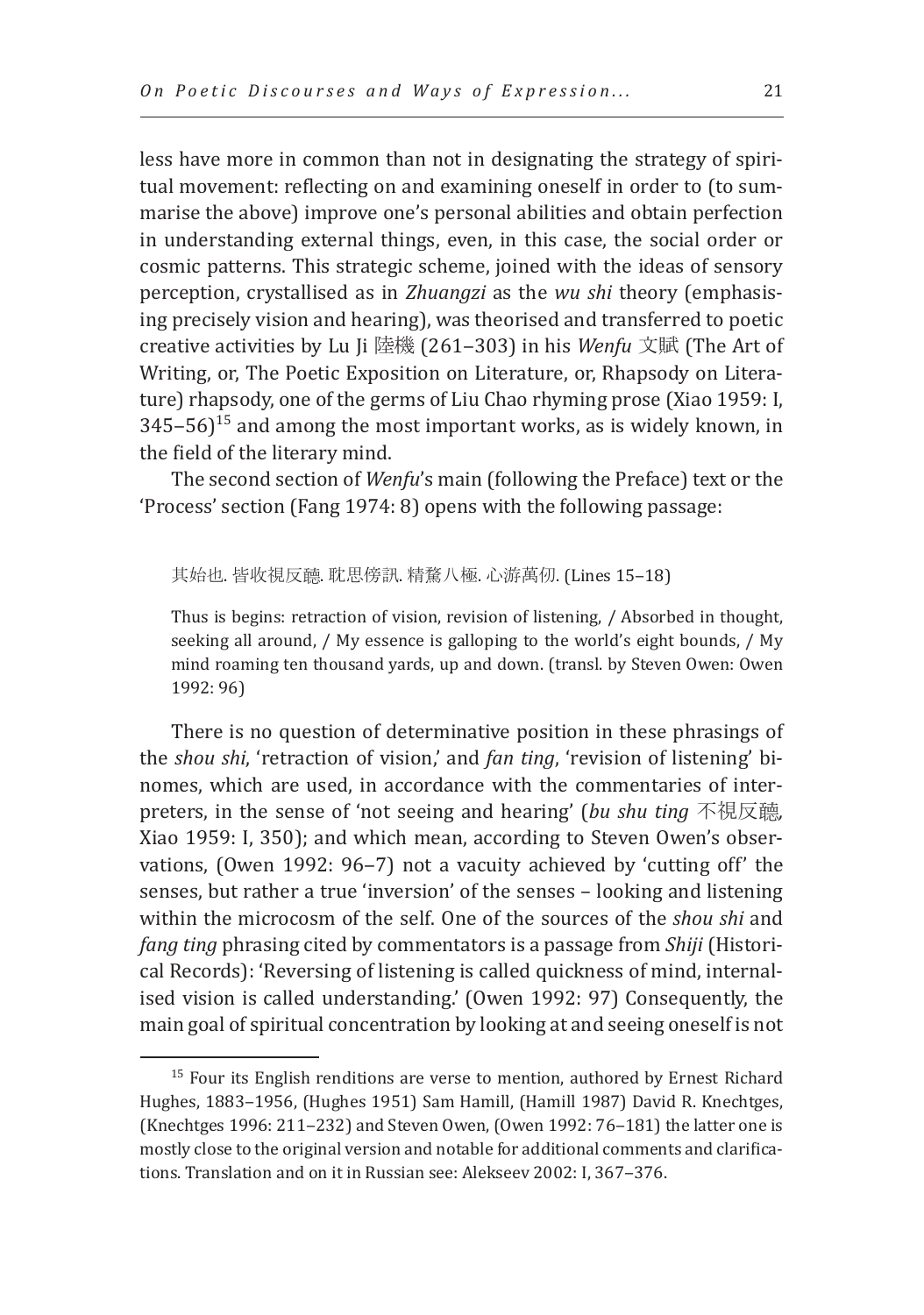self-examination as such, but once again the sharpening of receptive faculties in order to gain keener and keener perception of all external things, which, in my opinion, is strongly confirmed by another passage of *Wenfu*, this time from the concluding sections of the work:

思風發於胸臆. 言泉流於唇齒. 紛葳甤以馺遝. 唯毫素之所擬. 文徽徽以溢目. 音泠 泠以盈耳. (Lines 229‒234)

Winds of thought rise in the breast, / A stream of words flows through lips and teeth, / Burgeoning in tumultuous succession, / Something only the writing brush and silk can imitate. / Writing gleams, overflow the eyes, / The tones splash on, filling the ears. (Owen1992: 175)

Beginning with the 'cutting off' of sensory perceptions, the spiritual movement ends with the triumph of vision and hearing; the last two lines could be understood as referring not only to written patterns (*wen* 文) and poetic tones ( $\sin \frac{x}{2}$ ), but all outward patterns and sounds, the idea expressed in Sam Hamill's rendition of *Wenfu*: 'Every eye knows a pattern, every ear hears a distant music.' (Hamill 1987: 26) It is hard not to agree also with Patrick Laude's remark on Lu's theoretic assembly as a kind of ontological participation in the whole of reality by means of concentration on its Mysterious Centre. (Laude 2005: 95)

The next point to be discussed involves possible methods of not-seeing and not-hearing. One of them is described by Ly Ji: the *shou shi* binome, from a physiological point of view, can mean nothing but how to close one's eyes. Let us refer once again to Hamill's rendition: 'Eyes closed, he hears an inner music.' (Hamill 1987: 11) Another method comes from the *Jiude song* 酒德頌 (Ode to the Virtue of Wine, Xiao 1959, II: 1034-35) by Liu Ling 劉伶 (ca 225–ca 280), the text on drinking as major vehicle for the Great Man (*Da-ren* 大人). Picking up on the *Zhuangzi* metaphor of a drunken man (immersed in utter forgetfulness, he did not know he was riding, he does not know he has fallen), Liu Ling takes it literally when picturing his hedonistically inspired ideal, that is, the happy-go-lucky immortal, with a wine flask or gourd, who has in his own way found ease in perfect happiness. (Kohn 2009:  $45$ )<sup>16</sup> With the help of wine, the latter

<sup>&</sup>lt;sup>16</sup> 'He takes Heaven and Earth as a single morning, / A thousand years as one short moment. / The sun and the moon are windows for him, / The Eight Wilds are his garden... / Stopping, he grasps his wine-cup and maintains his goblet; / Moving, he carries a casket and holds a jar in his hand. / His only obligation is toward wine, / And of this he knows abundance.' (Kohn 2009: 46) On Liu's work see also: Xu 1999: 168-169; transl. and on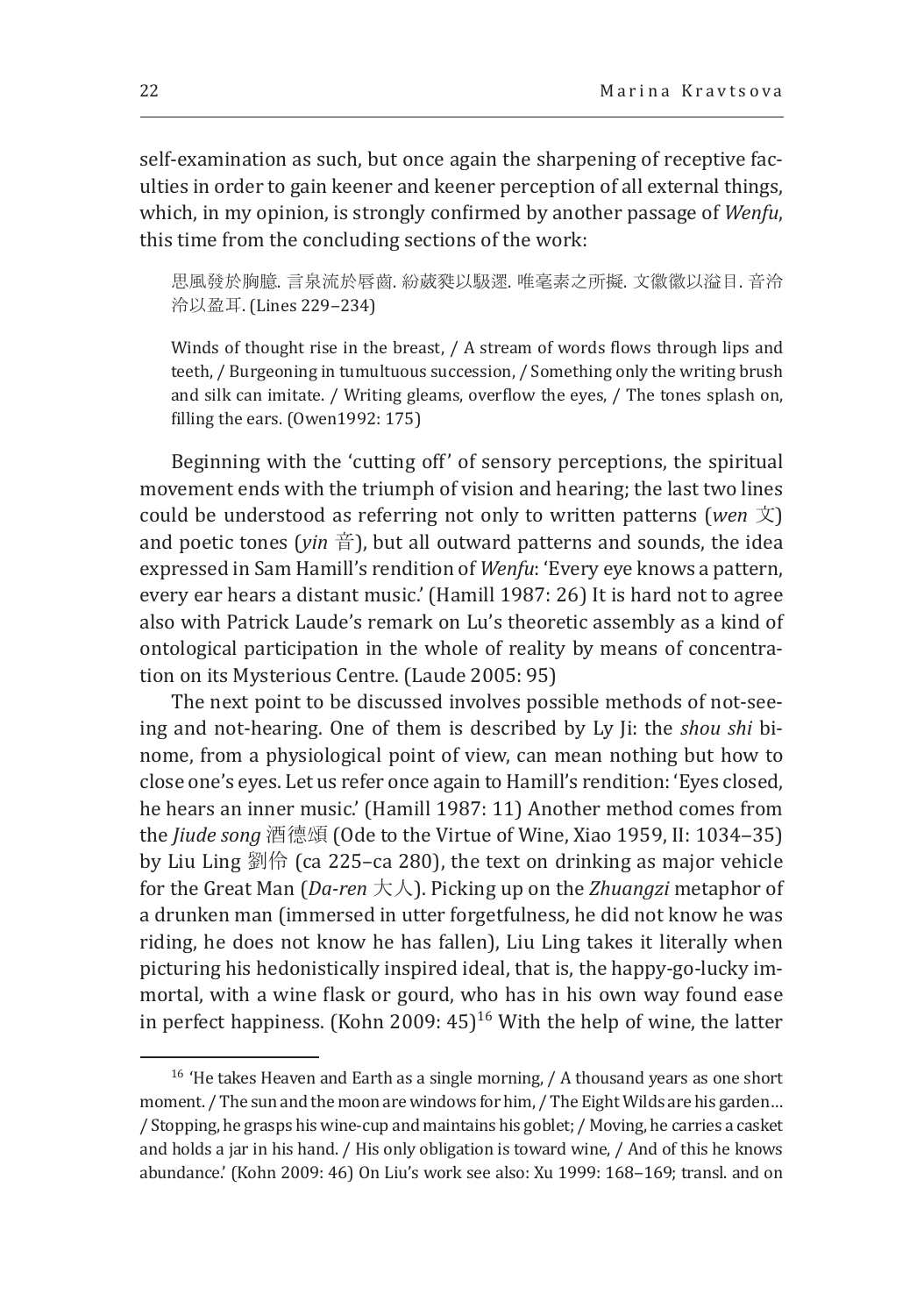obtains a kind of ecstatic, or, better yet, mystical inner condition, leading, along with perfect happiness, to physical insensitivity to any external factor (heat, cold), and loss of audial and vision perception in its profane nous:

靜聽不聞雷霆之聲, 熟視不都泰山之形. (Lines 32–33)

[His ability of] listening [is so] calm, that [he] does not hear sounds of thunderstorm. / [His ability of] vision [is so] skilled, that does not see the [gigantic] form of the Mount Tai.

Whether caused by 'closing eyes' or ecstatic 'not-seeking' and 'not-hearing,' such artificial deafness means nothing more than one who is as if enclosed by silence and emptiness, which leads us directly to its equivalence with *kong*.

Thus, there are reasons enough to suggest that the 'case of dwelling in empty mountains' aroused in its bottom from the Chinese ancients, crystallised primarily within Taoist thought, is a model of spiritual movement allied with the ideas of sensory perception. It is quite apparent also that the strategic scheme of self-perfection it suggests is more suitable than any kind of meditation process. If so, then logically one might assume that poetic scenarios with *kong* must be influenced in some way by works belonging to thematic poetic mainstreams derived from Taoism, i.e. lyric poetry with philosophical overtones and inspired by Taoist religious motifs. Both mainstreams flourished during the third and fourth centuries A.D. and are embodied in a large number of texts of various titles and essences, the most representative of which are the *zhaoyin* 招隱 (summoning a recluse) and *youxian* 遊仙 (wandering immortals or roaming into immortality) categorical groups, arranged by a set of verses, ordinarily titled, respectively, *Zhaoyin shi* 招隱詩 (Summoning a recluse) and *Youxian shi* 游仙詩 (Wandering immortals). (Kravtsova 2011: 186–7) But none of these works, best exemplified by the poems of such men of literature as Cao Zhi 曹植 (192–232), Guo Pu 郭璞 (276–324), Lu Ji, Zhang Hua 張華 (232–300), and Zuo Si 左思 (ca 250–ca 305), deals with the '*kong* mountain' subject or any of its separate details. The only explanation for this, in my opinion, is that the above-mentioned groups, though focussed on eremitic motifs, were intended to highlight the magnificent and weirdness of nature rather than to speak of one's self-perfection. Thus they present descriptions of land-

it in Russian: Alekseev 2006: I, 200-221; Menshikov 2007: 71-73; Titarenko 2008: 347.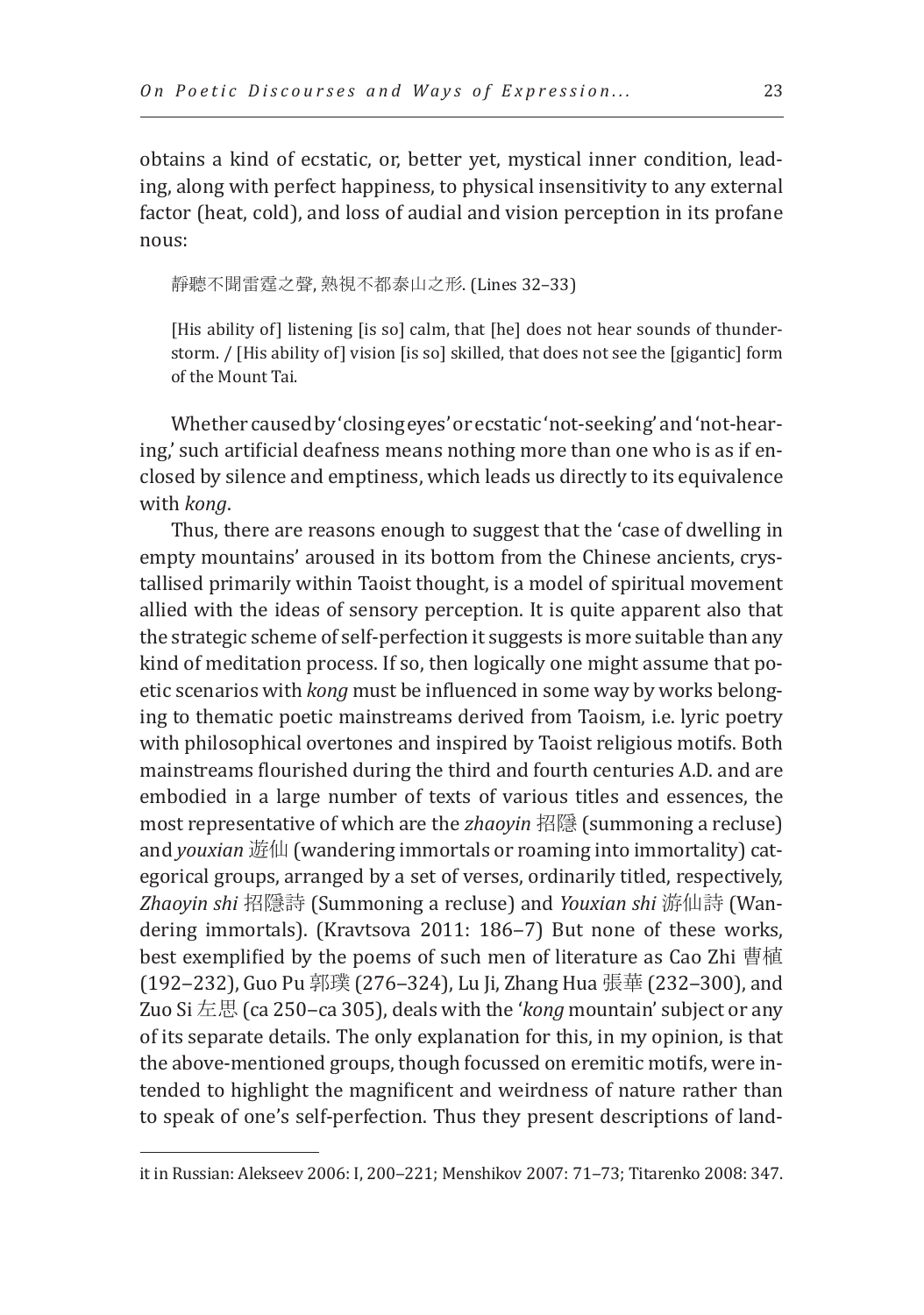scapes, whether natural or with a scent of mystery, saturated by various pictorial details, while devoting no space to silence or emptiness. $17$ 

Apparently the '*kong* mountain' scenario came into being under Buddhist influence, perhaps primarily in connection with Buddhist meditative practices instead of the *śūnyatā* concept. These assumptions are based on *Guo Juxishan fan ceng* 過瞿溪山飯僧 (When Passing by Mount Juxig, Give Alms to a Buddhist monk) by Xie Lingyun 謝靈運 (385–433), one of the first Chinese lyric pieces on Buddhist themes authored not by a poet-monk but by a lay believer (*upāsaka*).<sup>18</sup> It contains the following passage (Huang 1958: 40):

清霄浮颺煙. 空林響法鼓. 忘懷狎鷗鰷. 攝生馴兇虎. (Lines 9–12)

Light smoke drifts windborne on the pure air, / Through the empty forest echoes the Drum of Law. / They tame seagulls and wishes by forgetting their minds. / Daunt rhinoceros and tiger by holding firmly on life.<sup>19</sup> (transl. by J. D. Frodsham: Frodsham 1967a: 127)

The cited passage not only anticipates Wang's 'Lu zhai' poem in its quintessence and vocabulary, but establishes the overall composition of the '*kong* scenario': being in a '*kong* situation,' possibly real (a silent and empty place in the bosom of nature), or possibly artificial (by 'cutting off' the impact of external factors), achieving a moment of self-concentration to the extent that one is able to perceive something previously enigmatic, and gaining certain spiritual values. It is also noteworthy that in both Xie's

 $18$  The formative stage of by the poetry with Buddhist overtones corresponds with the Eastern Jin (*Dong Jin* 東晉, 317–420) and is marked by literary activities of the Buddhist priesthood. The most active was Zhi Dun 支盾 (Zhi Dao-lin 支道林 314–366), to whom 18 poems are attributed. (Lu 1983: I, 1077–1083; transl. and on it: Xu 1999, 558–559; Frodsham 1967: I, 86–105)

<sup>19</sup> Both phrasings come from the Taoist lexical figures and metaphors standing for the Taoist virtues, but applied by Xie to Buddhist monks .(Frodsham 1967a: 127-128)

 $17$  E. g. '...The hidden man lives deep in the valley... / Light branches there seem to form a cloud-reaching palace, / And dense leaves, a canopy of kingfisher plumes. / Clear sounds haunt the orchid-filled forests; / Sweet-smelling odors hover the splendid trees. / How the mountain brooks gurgle / As the gushing fountains rinse the singing jade-like!...' (Lu Ji, *Zhaoyin shi*: Lu 1983: I, 689–690; transl. by Donald Holzman, Holzman 1996: 114-115) And: 'I built my hut upon the Eastern mountains, / Where nut fall down and grow into hazel-trees… / Among these fresh and brilliant blues and emeralds, / Bamboo and cypress realize their true nature. / Their tender leaves are hung with frost and snow, / But from their soaring verdure water drips…' (Zuo Si, *Zhaoyin shi:* Lu 1983: I, 735; transl. by J. D. Frodsham, Frodsham 1967a: 95)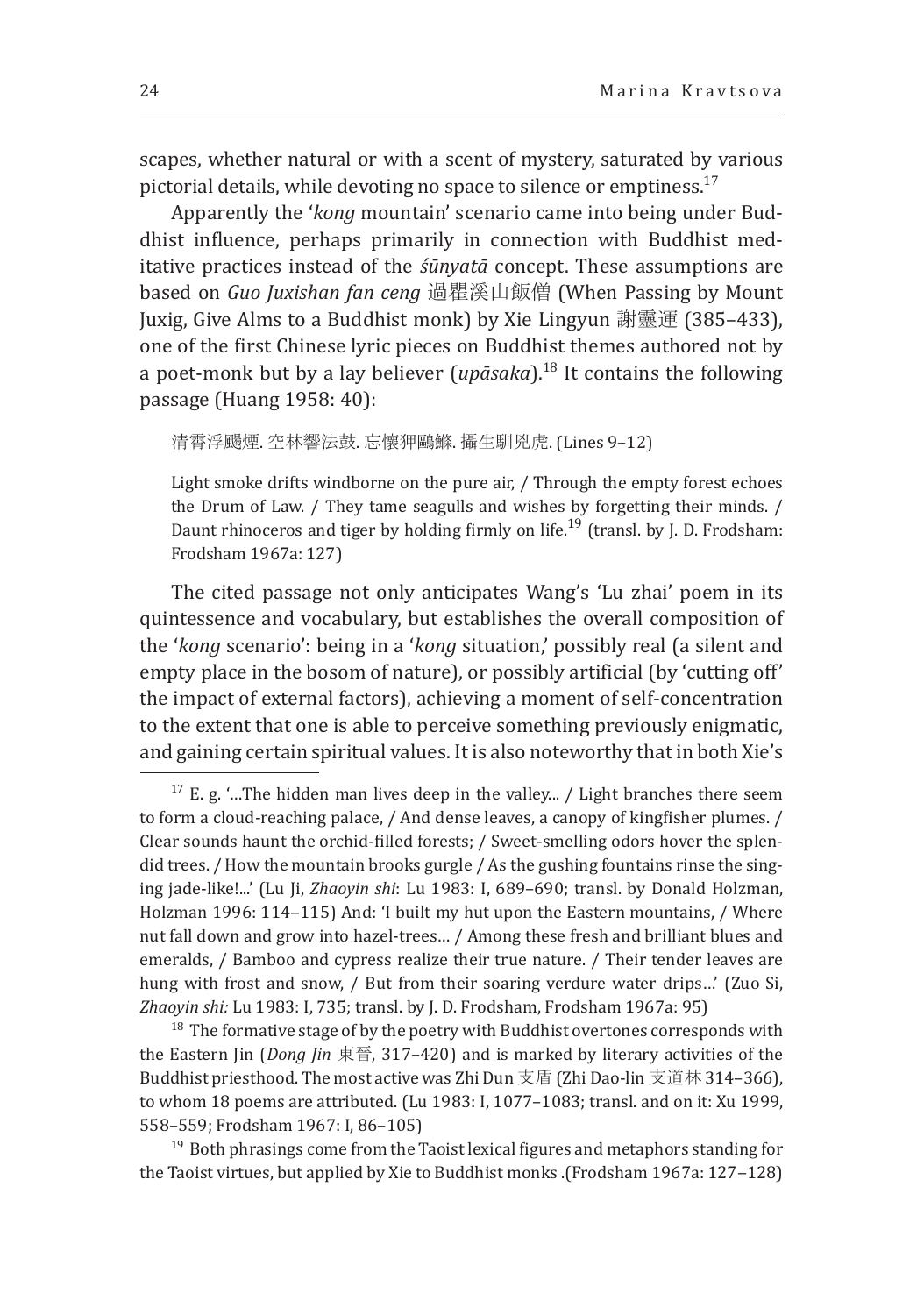and Wang's texts the transitive flash is marked by a distant sound, *xiang*  響, originating, respectively, from a musical instrument (though this could be a metaphor for 'sounds of Teaching') and from some human voices. Then why not assume that 'the echoes of someone's voice' phrasing, besides signifying that other people are actually present on the mountain at some distance, contains an implicit allusion again to the Buddhist authenticities or symbols: the voices of monks, from a monastery hidden in the mountains, for instance, or the metaphor of sounds engendering faith in the Teaching?

One more remark applies to the specifics of 'silence' (*jijing* 寂靜) as expressed by Wang Wei's landscape verses related to the '*kong* scenario.' Its main quality, also pointed out by Chinese scholars, (Ge 1993: 190) consists of never being absolute, as in 'silence without sounds' (*jijing wu sheng*  寂靜無聲), but full of various audial images like birds' voices and flowing noises, sounds of spring or autumn rain, or echoes of a stream. It is suggested that this inner richness of 'natural silence' is a result of 'keen listening to the world,' (Liu, Jun and Wang 1988: 353) which completely corresponds to the spiritual movement scheme, its mode coming from ancient thought and the Six Dynasties literary mind. Ithaca, as 'Lu zhai' in concrete as Wang Wei's verses in a similar spirit, all have much more complicated ideological and artistic origins than those derived from the pure Buddhist and Taoist concepts, and accumulate the entire native intellectual and creative experience.

Most intriguing is that the *kong* category, accompanied by ideas of visual and audial perception, was rather actively employed by poetry on amorous themes, which would seemingly keep its distance from any theoretical constructions. This refers to the case of 'dwelling in [an] empty chamber.'

The new '*kong* scenario' also coincides with two general images, of an 'empty chamber' (room, *kong fang* 空房) or 'apartment' (*kong shi* 空室) and of an 'empty bed' (*kong chuang* 空床), marking again a general spatial configuration and its local microcosm, placing these images in a semantic parallel with those of 'empty mountains' and 'empty forest.'

Within the massive corpus of individual lyric poetry (*shi* 詩), this motif originates from three poetic epistyles by Qin Jia 秦嘉 (second century A.D.) to his wife, known as *Zeng fu shi* 贈婦詩 (To My Wife) and considered one of the first works in this area. (Xu 2001: 23-4, also in: Lu 1983: I, 186-7; You 1981: I, 180; transl.: Birrell 1982: 45-6) Coverage images are used twice in this loop:

獨坐空房中, 誰與相勸勉. 長夜不能眠, 伏枕獨展轉 (Poem 1, lines 11–14)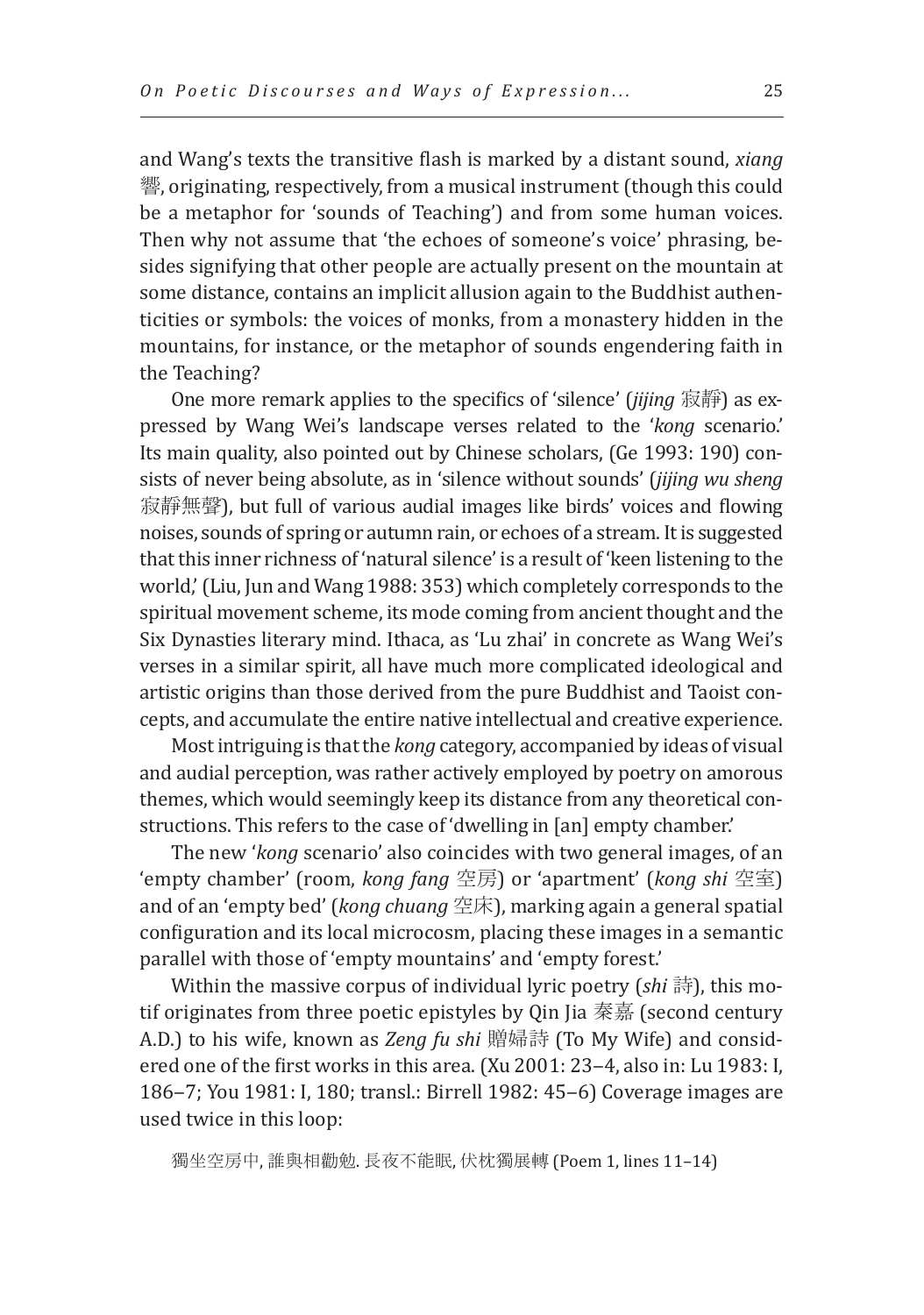[I am] sitting alone in empty [bed]room / With whom to talk and consult? / Long night cannot sleep / Leaning on pillow, alone toss and turn [on bed]

And:

顧看空室中, 髣髴想姿形. 一別懷萬悢, 起坐為不寧 (Poem 3, lines 5–8)

Turning around, [I am] observing empty apartment / [As if] looking in distance, imagine [your] face and appearance / Once parted, have fostered ten thousand misgivings, / Get up, sit [again], not able to calm down.

The cited passages look quite different from all other kinds of poetic pieces on reclusiveness and landscape details and lack any observable traces of the impact of certain concepts. Nevertheless, a person's love-caresses are pictured in a way that has much in common with the spiritual pavement scheme. It is precisely the '*kong* situation' that makes him concentrate on his self-experience and feelings of love in this state of affairs, because his sensory perception is sharpened through the imaginary vision of his distant beloved.

The next example of this type comes from the *Wei Guan Yanxian zeng fu wang fan si shou* 為觀彥先贈婦往反四首 (Four Epistles, Sent by Guan Yanxian to his Wife and Written by Her in Answer) by Lu Yun 陸  $(262-303)$ , an imitation of spousal epistles. (Xu 2001: 86–88; also in: Lu 1983: I, 717-718; transl.: Birrell 1986: 94; transl. and discussed in Russian sources: Kravtsova 2004: 168‒70; Titarenko 2008: 342) The '*Kong*  situation' is embodied there in the rather rare lexical formula *kong jin* 空 襟 ('empty garments'), strengthened by the word *du* 獨 ('alone'):

目相清惠姿, 耳在淑媚音. 獨床多遠念, 寤言撫空襟 (Poem 1, lines 5–8)

Before [my] eyes is [still you, so] perfect and charming, / In [my] ears [your voice is still] sound, [so] gentle and enchanting. / Sleeping alone, in [my] dreams [I am always] going far away [to you], / When awake, [start to] speak [to you], stroking empty garments.

Moreover, the '*kong* situation' greatly intensifies one's awareness of external phenomena and natural patterns, including the rapid passage of time as exemplified by the *Daowang* 悼亡 (Bereavement or Lament for a Dead Wife) of Pan Yue 潘岳(247‒300), arranged in three separate stanzas. (Xiao 1959: I, 500–2; also in: Xu 2001: 69–70; Lu 1983: I, 635–636; transl. by Birrell 1986: 83, Frodsham 1967; 86-88; transl. and discussed in Russian sources: Kravtsova 2004: 172-178; Titarenko 2008: 380)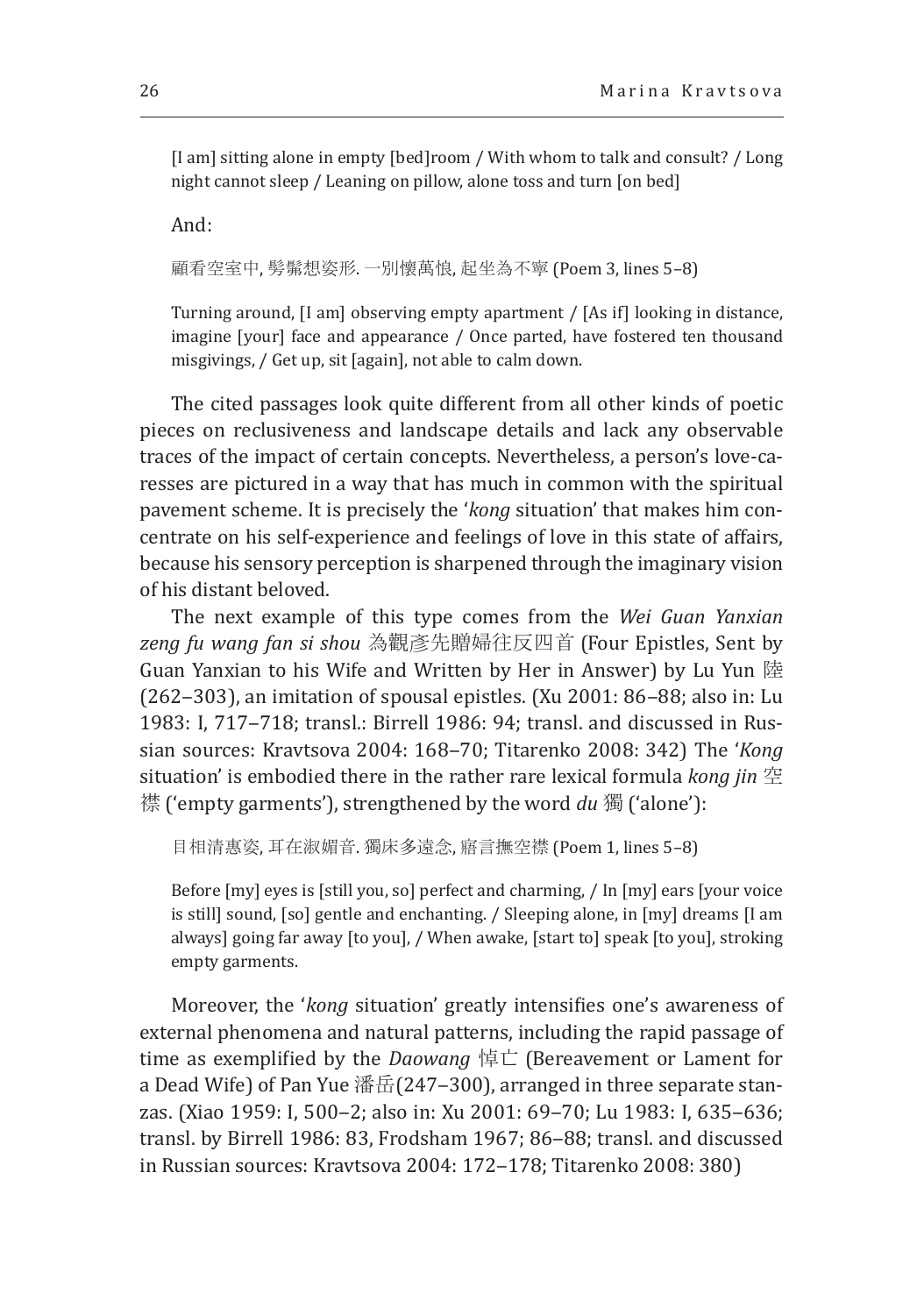皎皎窗中月, 照我室南端. 清商應秋至, 辱署隨節闌. 凜凜涼風升, 始覺夏衾單. 豈曰 無重纊, 誰與同嵗寒. 嵗寒無與同, 朗月何朧朧. 展轉眄枕席, 長簞竟床空. 床空委清 塵, 室虛來北風 (Poem 2, lines 1–12)

So bright the moon in the window, / Shines upon the southern end of my room. / Pure *shang* [sounds] responds to arriving of autumn, / The damp head fades away following ending of the [summer] season. / Cold gust of cold wind, / Makes me realize summer guilt to thin. / [But] to whom [I can now] say, that lack padded quilt? / With whom shall spent the winter frost? / [During] the winter frost [days] there'll be no one with me, / Bright moon can be closed by haze, [but then will be bright again]. / Tossing and turning, [I] stare at [her] pillow and mat, / Long canopy closes the bed, which should remain empty. / Empty bed will be covered by untainted dust, / [My] chamber broke into a gust of northern wind.

Do not the initial lines of this passage resemble, in some portion of their details, the nature pictures typical of landscape poetry or poetry with eremitic motifs? Yet there is a clear and unequivocal line separating the '*kong* scenarios.' The fundamental distinction between the two is that 'dwelling in empty mountains' has an absolute positive implication praising living alone as escaping from social existence, whereas the case of 'dwelling in [an] empty chamber' stands for living alone in an utterly negative sense. Such double meanings are found in all other poetical footings associated with *kong*, beginning with 'silence' (in all its lexical presentations) and 'alone' (*du* 獨, *gu* 孤), terms which, in the case of living alone as escape, are used for strengthening one's apartness from other people; and in the case of living alone as loneliness, as one's solitude. Let me refer to one more textual example, a second poem from Zhang Hua's *Qinshi wushou* (Five Poems on Love-emotion or Emotion) set (Xu 2001: 65-66):

明月曜清景. 朧光照玄墀. 幽人守靜夜. 迴身入空帷. (Lines 1–4)

The bright moon shimmers with clear rays, / Soaring light shines on a dark porch. / A secluded person keeps still night vigil, / Turns and enters empty bedcurtains (transl. by Anne Birrell: Birrell 1986: 79)

The main criteria for this difference and for recognising the meaning of *kong* and its attendant vocabulary in each concrete case derive not from the poetic experience, but from the opposition between free action and random action. When caused by the choice of a human being, living alone turns out to be affirmative in all its aspects; when caused by external circumstances, it transforms through contrast.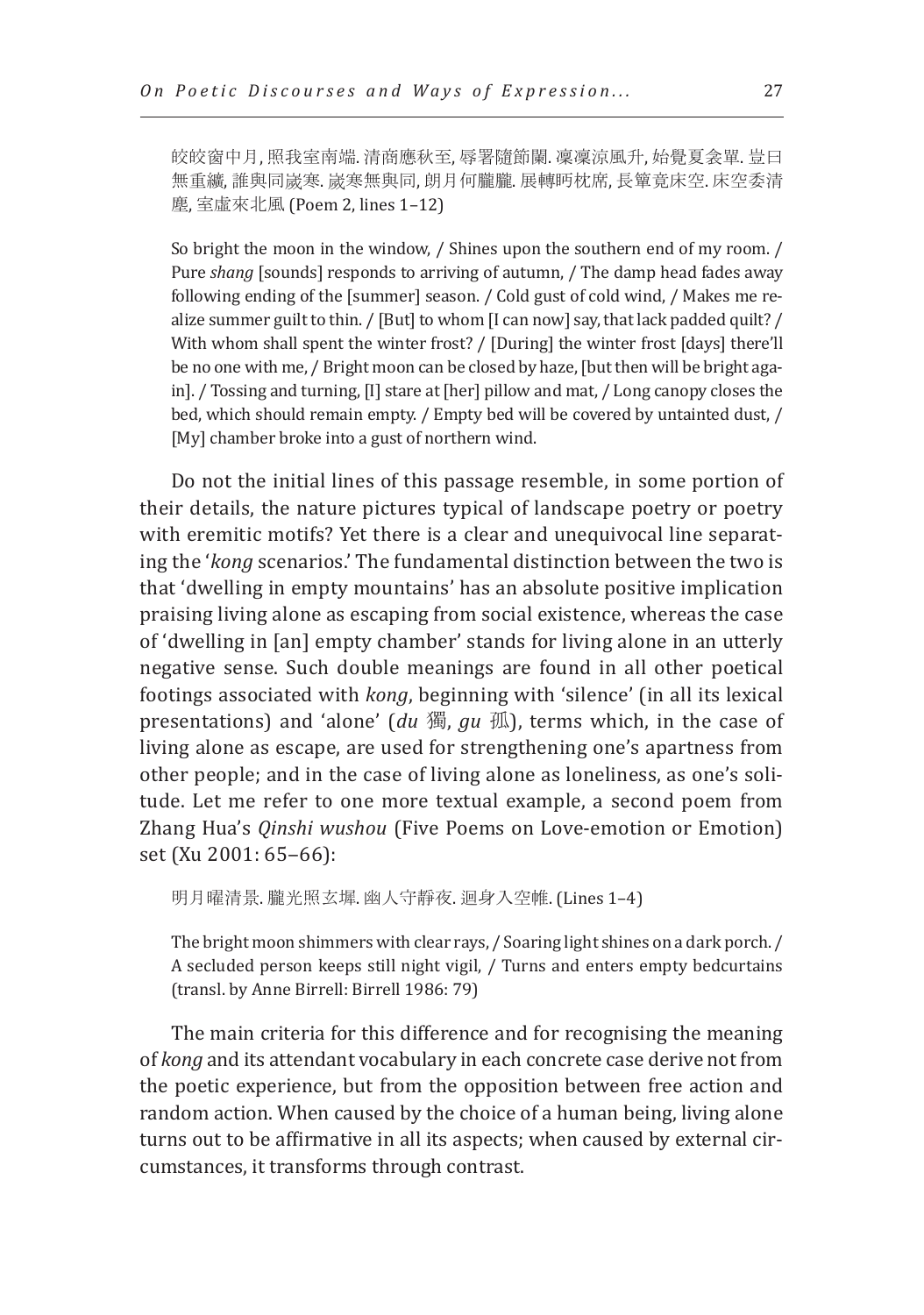My analytical outline of the 'dwelling in empty mountains' and 'dwelling in [an] empty chamber' poetic scenarios affords an opportunity to draw a set of primary conclusions. First, the poetic discourses of the 'empty' and 'silence' categories are centred on the views of sensory (visual and audial) perception. Their archetypical background is formed by the ideas of spiritual movement, implying the 'cutting off' of sensory perception for self-concentration, which leads to the sharpening of receptive faculties for gaining keener and keener perception of all external things. Second, this scheme was realised within poetic practice in two general modes, determined again by reasons external to creative activity. If caused by human choice, remaining in 'emptiness and silence' stands for reclusiveness and self-perfection. If caused by a random action, the same situation leads to solitude in its absolutely negative implications. Third, having principally altered semantics, the 'empty' and 'silence' categories appear to express universally the great abundance of one's surroundings and inner conditions, including mentality and feelings, which put them among the chief artistic means of Chinese lyric poetry.

#### Bibliography

- 1. Alekseev, V. M. (2002), *Trudy po istorii kitaiskoii literatury (Works on History of Chinese Literature),* in 2 vol., Moskva: Vostochnaya literatura.
- 2. Alekseev, V. M. (2006), *Shedevry kitaiskoii klassicheskoi prozy* (*Masterpieces of Chinese Classical Prose*), repr., in 2 vol., Moskva: Vostochnaya literatura.
- 3. Birrell, A, (ed.) (1982), *New Songs from a Jade Terrace. An Anthology of Early Chinese Love Poetry*, London–Boston–Sydney: George Allen & Unwin.
- 4. Cheng, Chung-ying (2004), 'A Theory of Confucian Selfhood: Self-Cultivation and Free Will in Confucian Philosophy' in Shun, Kwong-loi & D. W. Wong (eds.) *Confucian Ethics: A Comparative Study of Self, Autonomy, and Community*, 124–147, Cambridge: Cambridge University Press.
- 5. Fang, A. (1974), 'Rhyme prose on Literature, the *Wen-fu* of Lu Chi' in Birch, C. (ed.), *Studies in Chinese Literary Genres*, 3–21, Berkeley: University of California Press.
- 6. Frodsham, J. D. (1967), *The Murming Stream: The Life and Works of Hsieh Ling-yun,* in 2 vol., Kuala Lumpur: University of Malaya.
- 7. Frodsham, J. D. (ed.) (1967a), *An Anthology of Chinese Verse: Han Wei Chin and the Northern and Southern Dynasties*, Oxford: Clarendon Press.
- 8. Ge, Xiaoyin 葛曉音 (1993), Shan-shui tian-yan shipai yanjiu 山水田園詩派研究, Shenyang: Liaoning daxue chubanshe.
- 9. Gu, Jiegang 顧頡剛 & Liu, Qiyu 劉起釪 (ed.) (2005), *Shangshu jiaoshu yilun* 尚書校 釋譯論, in 4 vol., Beijing: Zhonghua shuju.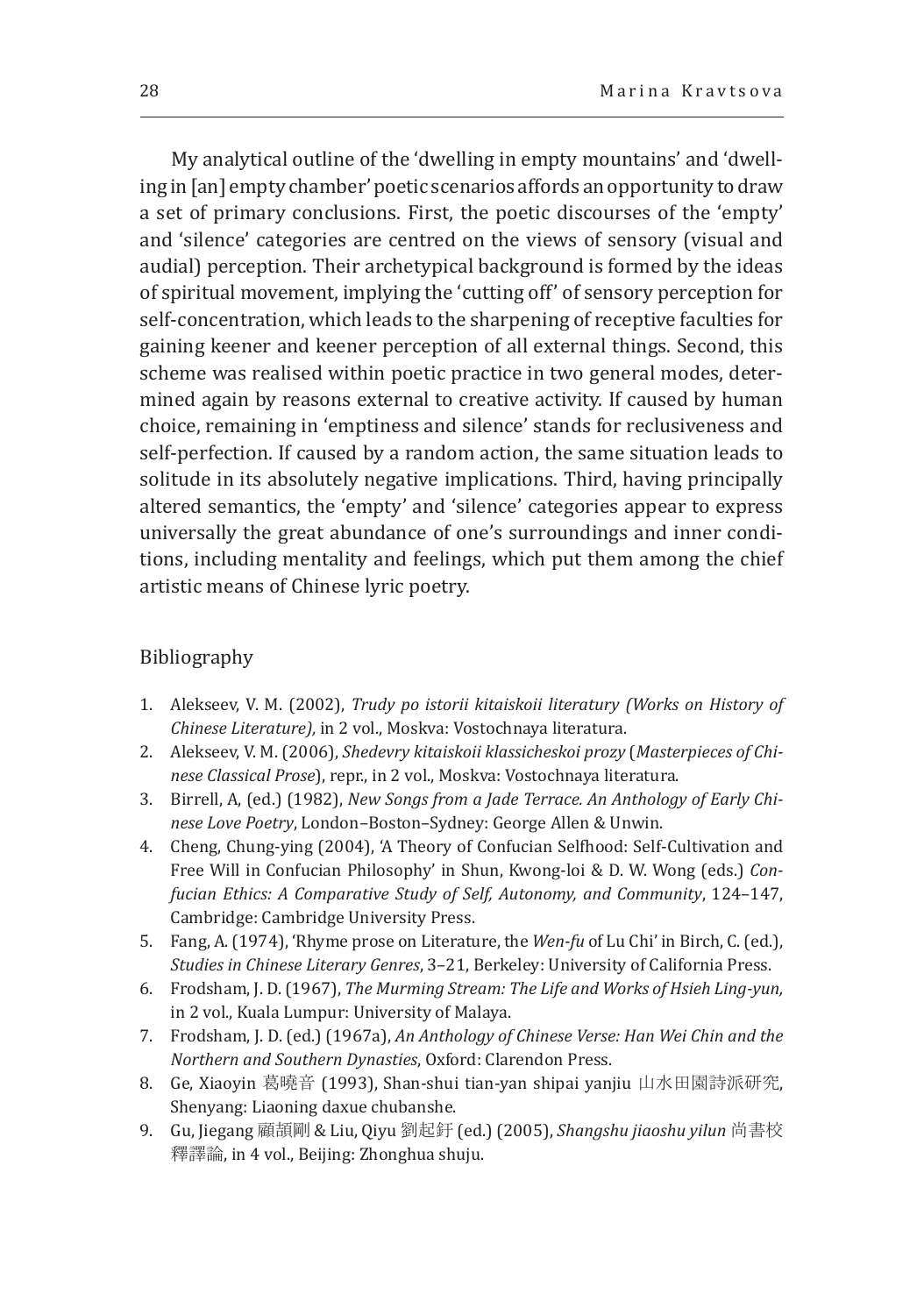- 10. Guo, Qingfan 郭慶藩 (ed.) (1988)*,* 'Zhuangzi jishi 莊子集釋 in *Zhuzi jicheng* 諸子集 成, vol. III, Beijing: Zhonghua shuju.
- 11. Hamill, S. (1987), *Lu Chi. Wen Fu. The Art of Writing,* Portland: Breitenbush Books*.*
- 12. Holzman, D. (1996) *Landscape Appreciation in Ancient and Early Medieval China: The Birth of Landscape Poetry. Six Lectures Given at National Tsing Hua University, February–March 1995*, Taiwan: National Tsing Hua University.
- 13. Huang, Jie 黃節 (1958), *Xie Kangle shi zhu* 謝康樂詩注, repr., Beijing: Renmin wenxue chubanshe.
- 14. Hughes, E. R. (1951), *The Art of Letters. Lu Chi's "Wen fu" A.D. 320*. New Jersey: Princeton.
- 15. Knechtges, D. R.(ed.) (1996), *Wen xuan, or Selection of Refined Literature, Volume Three*, Princeton: Princeton University Press.
- 16. Kohn, L. (2009) *Introducing Daoism,* New York: Routledge.
- 17. Kravtsova, M. (ed) (2004), *Reznoi drakon. Poeziya epohi Shesti dinastii* (*The Carved Dragon. The Chinese Lyric poetry of the Six Dynasties*), Saint-Petersburg: Petersburgskoye Vostokovedeniye.
- 18. Kravtsova, M. (2011), 'On Thematic Variety of Six Dynasties (Liu Сhao, III–VI CC. A.D.) Lyric Poetry' in: Rošker S. J. & N. Vampelj Suhadolnik (eds.) *The Yields of Transition: Literature, Art and Philosophy in Early Medieval China,* 181–202, Newcastle upon Tyne: Cambridge Scholars Publishing.
- 19. Kroll, P. W. (2001), 'Poetry of the T'ang Dynasty' in: Mair, V. H. (ed.) *The Columbia History of Chinese Literature*, 274–313, New York: Columbia University Press.
- 20. Laude, P. (2005), *Singing the Way: Insights in Poetry and Spiritual Transformation.* Bloomington: World Wisdom, Inc.
- 21. Legge, J. (ed.) (1970), *The Texts of Taoism. The Tao Te Ching of Lao Tzŭ. The Writings of Chuang Tzŭ,* repr., in 2 vol. New York: Dover Publications, Inc.
- 22. Legge, J. (ed.) (2004), *The Shu King, or Book of Historical Documents*, repr., in. 2 vol., Montana: Kessinger Publishing's Rare Reprints.
- 23. Liu, Bingling 劉並玲 & Tian, Jun 田軍 & Wang, Hong 王洪 (ed.) (1988), *Zhonguo lidai shige zuoshang cidian* 中國歷代詩歌鑑常辭典, Beijing: Zhongguo renjian wenyi chubanshe.
- 24. Liu, Ning 劉寧 (ed.) (2002), *Wang Wei Meng Haoran shi xuan ping* 王維孟浩然詩 選評, Shanghai: Guji chubanshe.
- 25. Luo, Zhufeng 羅竹風 (ed.) (1991), *Hanyu da cidian* 漢語大詞典*,* vol. VIII, Shanghai: Hanyu da cidian chubanshe.
- 26. Lü, Weifeng 呂薇芬 & Zhang, Yanjin 張燕瑾 (ed.) (2003), *Sui Tang Wu Dai wenxue yanjiu* 隨唐五代文學研究, in 2 vol., Beijing: Beijing chubanshe.
- 27. Liu, J. J. Y. (1962), *Chinese Theories of Literature*, Chicago: The University of Chicago Press.
- 28. Lu, Qinli 逯欽立 (ed.) (1983), *Xian Qin Han Wei Jin Nanbei Chao shi* 先秦漢魏晉南 北朝詩, in 3 vol., Beijing: Zhonhua shuju.
- 29. Mair, V. H. (1994), *Wandering on the Way: Early Taoist Tales and Parables of Chuang Tzu,* New York: Bantam Books.